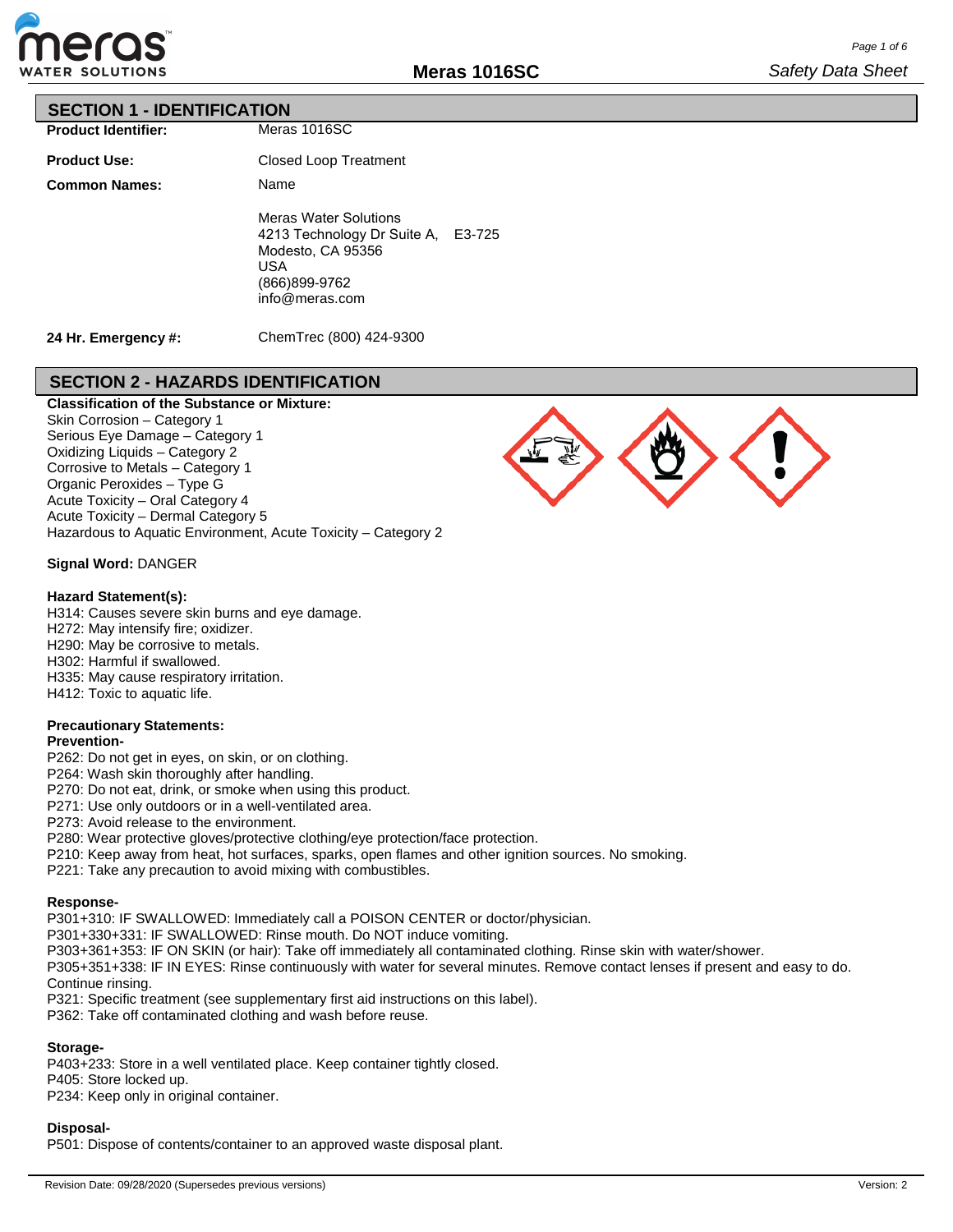

# **SECTION 3 - COMPOSITION / INFORMATION ON INGREDIENTS**

| Ingredient(s)     | <b>CAS No.</b> | Concentration (%) |
|-------------------|----------------|-------------------|
| Hydrogen Peroxide | 7722-84-1      | 25-27.4%          |
| Acetic Acid       | 64-19-7        | $3 - 8%$          |
| Peroxyacetic Acid | 79-21-0        | 5-5.9%            |

| <b>SECTION 4 - FIRST-AID MEASURES</b>                                                                  |                                                                                                                                                                                                                                                                                                                                                                                                                                                                                                            |  |  |
|--------------------------------------------------------------------------------------------------------|------------------------------------------------------------------------------------------------------------------------------------------------------------------------------------------------------------------------------------------------------------------------------------------------------------------------------------------------------------------------------------------------------------------------------------------------------------------------------------------------------------|--|--|
| Inhalation:                                                                                            | Remove source of exposure or move person to fresh air and keep comfortable for breathing.<br>Immediately call a POISON CENTER/doctor. If breathing is difficult, trained personnel should<br>administer emergency oxygen if advised to do so by the POISON CENTER/doctor. Symptoms of<br>pulmonary edema can be delayed up to 48 hours after exposure. If direct contact during rescue<br>breathing poses a threat to the first aid provider, "Avoid mouth-to-mouth contact by using a<br>barrier device." |  |  |
| <b>Skin Contact:</b>                                                                                   | Take off immediately contaminated clothing, shoes and leather goods (e.g. watchbands, belts).<br>Rinse skin with lukewarm, gently flowing water/shower with a flushing duration of 30 minutes.<br>Immediately call POISON CENTER/doctor. Wash contaminated clothing before re-use.                                                                                                                                                                                                                         |  |  |
| Eye Contact:                                                                                           | Remove source of exposure or move person to fresh air. Rinse eyes cautiously with lukewarm,<br>gently flowing water for several minutes, while holding the eyelids open. Remove contact lenses,<br>if present and easy to do. Continue rinsing for 30 minutes. Take care not to rinse contaminated<br>water into the unaffected eye or into the face. Immediately call a POISON CENTER/doctor.                                                                                                             |  |  |
| Ingestion:                                                                                             | <b>Ingestion:</b> Rinse mouth. Do NOT induce vomiting. Immediately call a POISON CENTER/doctor.<br>If vomiting occurs naturally, lie on your side, in the recovery position.                                                                                                                                                                                                                                                                                                                               |  |  |
| <b>Most Important Symptoms And</b><br><b>Effects, Both Acute And Delayed:</b>                          | Causes severe skin burns and eye damage, burning of the mouth, throat, and esophagus.                                                                                                                                                                                                                                                                                                                                                                                                                      |  |  |
| <b>Indication Of Any Immediate</b><br><b>Medical Attention And Special</b><br><b>Treatment Needed:</b> | Treat symptomatically.                                                                                                                                                                                                                                                                                                                                                                                                                                                                                     |  |  |

# **SECTION 5 - FIRE-FIGHTING MEASURES**

| <b>SLUTION J - FINL-FI IOITHNO MLASUNLS</b>                                     |                                                                                                                                                                                                                                                                                                          |
|---------------------------------------------------------------------------------|----------------------------------------------------------------------------------------------------------------------------------------------------------------------------------------------------------------------------------------------------------------------------------------------------------|
| <b>Suitable Extinguishing Equipment:</b>                                        | Water Spray<br>Water Fog<br>Carbon Dioxide<br>Alcohol-Resistant Foam<br>Dry Chemical                                                                                                                                                                                                                     |
| Special Hazards Arising From The<br><b>Substance Or Mixture:</b>                | Non-combustible. May give off irritating or toxic fumes (or gases) in a fire.<br>Hazardous Combustion Products: May cause fire and explosions when in contact with<br>incompatible materials.                                                                                                            |
| <b>Special Protective Equipment And</b><br><b>Precautions For Firefighters:</b> | In the event of a fire, wear full protective clothing and NIOSH-approved self-contained breathing<br>apparatus.<br>Use caution. See Section 7 for more information on safe handling.<br>See Section 8 for more information on personal protection equipment. See Section 13 for<br>disposal information. |

# **SECTION 6 - ACCIDENTAL RELEASE MEASURES**

| <b>Personal Precautions, Protective</b><br><b>Equipment, And Emergency</b><br><b>Procedures:</b> | Keep from contacting skin or eyes. Avoid breathing vapors, mist, or gas. Ensure adequate<br>ventilation. Evacuate personnel to safe areas. Stay upwind of spilled material.<br>Wear appropriate personal protective equipment as specified in Section 8. Isolate hazard area.<br>Keep unnecessary and unprotected personnel from entering. |
|--------------------------------------------------------------------------------------------------|--------------------------------------------------------------------------------------------------------------------------------------------------------------------------------------------------------------------------------------------------------------------------------------------------------------------------------------------|
| <b>Environmental Precautions:</b>                                                                | Prevent further release (leakage/spillage) if safe to do so.<br>Run off from fire control or dilution water may cause pollution.<br>Keep out of drains, municipal sewers, open bodies of water, and water course.                                                                                                                          |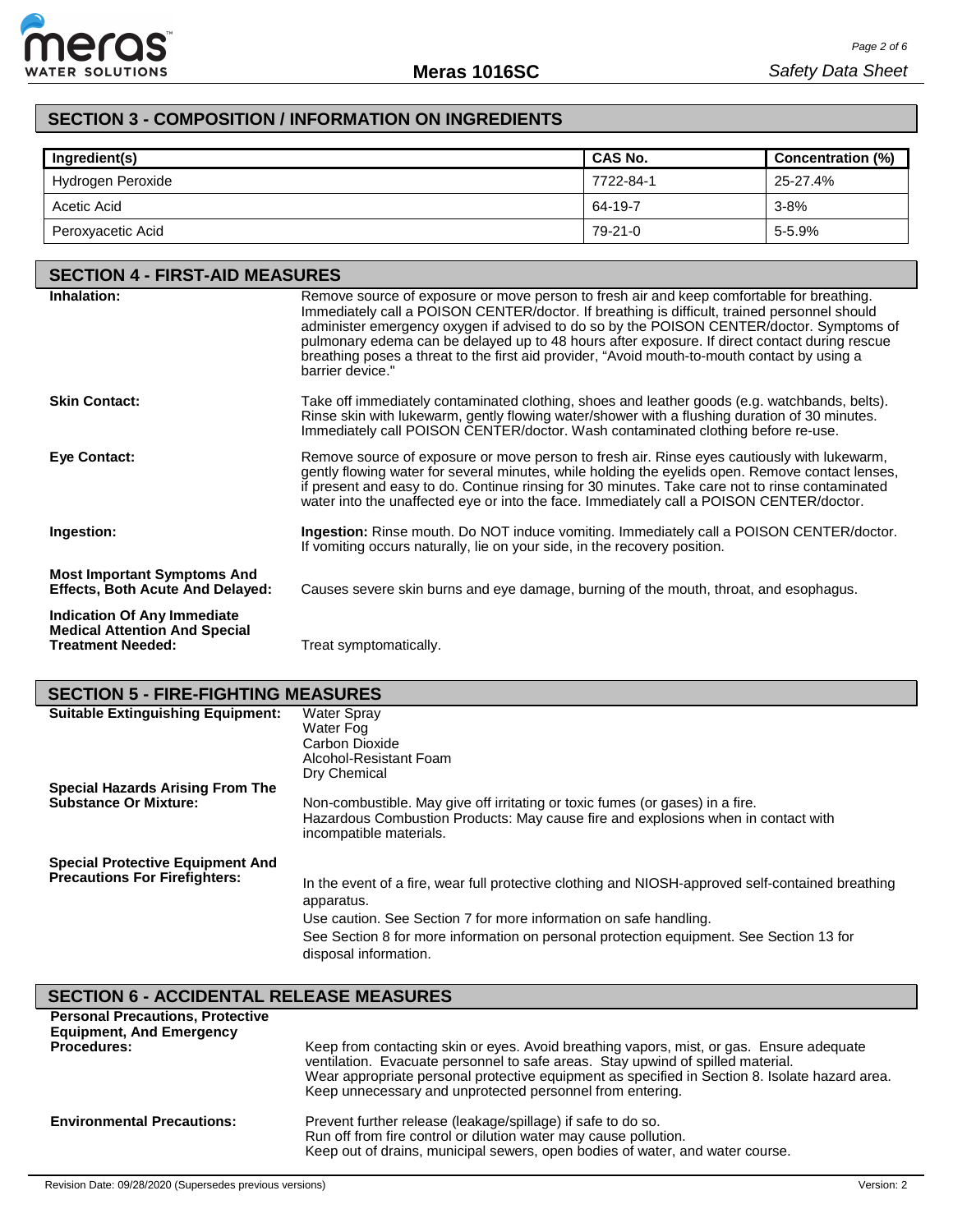

| <b>Methods And Materials For</b><br><b>Containments And Cleaning Up:</b> | SMALL SPILLS (less than 1 gallon): Neutralize with soda ash or cover with dry earth, sand or<br>other non-combustible material, place into loosely covered plastic containers for later disposal. If<br>neutralized, material can be diluted into drain. LARGE SPILL: Restrict access to area until |
|--------------------------------------------------------------------------|-----------------------------------------------------------------------------------------------------------------------------------------------------------------------------------------------------------------------------------------------------------------------------------------------------|
|                                                                          | completion of clean up. Prevent liquid from entering sewers or waterways. Stop or reduce leak<br>if safe to do so. Dike with inert material (sand, earth, etc.). Collect into plastic containers for<br>disposal. Ensure adequate decontamination of tools and equipment following clean up.        |
| <b>Reference To Other Sections:</b>                                      | See Section 7 for information on safe handling.<br>See Section 8 for information on personal protection equipment. See Section 13 for information<br>on proper disposal.                                                                                                                            |

# **SECTION 7 - HANDLING AND STORAGE**

| <b>Handling Precautions:</b>   | Avoid contact with eyes, skin, and/or clothing.<br>Use approved containers only.<br>Do not expose containers to open flame, excessive heat, or direct sunlight.<br>Do not puncture or drop containers.<br>Handle with care and avoid spillage on the floor.<br>Keep material out of reach of children.<br>Keep material away from incompatible materials.<br>Wash thoroughly after handling.<br>Do not contaminate water, food, or feed by storage or disposal. |
|--------------------------------|-----------------------------------------------------------------------------------------------------------------------------------------------------------------------------------------------------------------------------------------------------------------------------------------------------------------------------------------------------------------------------------------------------------------------------------------------------------------|
| <b>Storage Requirements:</b>   | Keep container tightly closed. Store in a well-ventilated, cool, dry place. Do not store in direct<br>sunlight.                                                                                                                                                                                                                                                                                                                                                 |
| <b>Incompatible Materials:</b> | Avoid strong reducing agents, soft metals, heat and bases (unless product has been diluted to<br>less than 1000ppm, then bases may be used to gradually adjust to a pH of less than 9).                                                                                                                                                                                                                                                                         |

# **SECTION 8 - EXPOSURE CONTROLS / PERSONAL PROTECTION**

| CAS No.   |                     |           |             | <b>NIOSH</b>        |         | <b>ACGIH</b>        |                |
|-----------|---------------------|-----------|-------------|---------------------|---------|---------------------|----------------|
|           | PEL.                | Ceiling   | <b>STEL</b> | <u>REL</u>          | Ceiling | <u>TLV</u>          | <u>Ceiling</u> |
| 7722-84-1 | ppm                 | N/A       | N/A         | l ppm               | N/A     | ppm                 | N/A            |
|           | 1.4 mg/m $^3$       |           |             | 1.4 mg/m $^3\,$     |         | 1.4 mg/m $3$        |                |
| 64-19-7   | 10 ppm              | $400$ ppm | 15 ppm      | 10 ppm              | N/A     | 10 ppm              | N/A            |
|           | $25 \text{ mg/m}^3$ |           | 37 mg/m $3$ | $25 \text{ mg/m}^3$ |         | $25 \text{ mg/m}^3$ |                |
| $79-21-0$ | N/A                 | N/A       | N/A         | N/A                 |         |                     | N/A            |
|           |                     |           |             |                     |         |                     |                |
|           |                     |           | <u>OSHA</u> |                     |         | N/A                 | $0.4$ ppm      |

#### **Engineering Controls:**

All ventilation should be designed in accordance with OSHA standard (29 CFR 1910.94).

Use local exhaust at filling zones and where leakage and dust formation is probable. Use mechanical (general) ventilation for storage areas. Use appropriate ventilation as required to keep Exposure Limits in Air below TLV & PEL limits.

#### **Personal Protective Equipment:**

All safety equipment should be tested and approved under appropriate government standards such as NIOSH (US) or EN 166 (EU). Type of protective equipment should be selected based on concentration amount and conditions of use of this material. Full-face vapor respirator may be required as backup to engineering controls when proper engineering controls are not in place to keep TLV and PEL limits below defined thresholds. Respiratory protection must comply with 29 CFR 1910.134.

#### Eye/Face-

•Safety glasses or goggles (chemical-resistant).

•Face shield if splashing hazard exists.

Skin/Body-

•Gloves (PVC, neoprene, or nitrile).

•Chemical resistant garments (may be washed and reused if necessary).

Respiratory-

•In case of confined spaces or high levels encountered in the air, wear self-contained breathing apparatus.

General Hygiene Considerations-

•Handle in accordance with good industrial hygiene and safety practice.

•Keep away from foodstuffs, beverages, and feed.

•Wash face, hands, and any exposed skin thoroughly after handling.

•Avoid contact with eyes, skin, and clothing.

•Do not smoke near the container.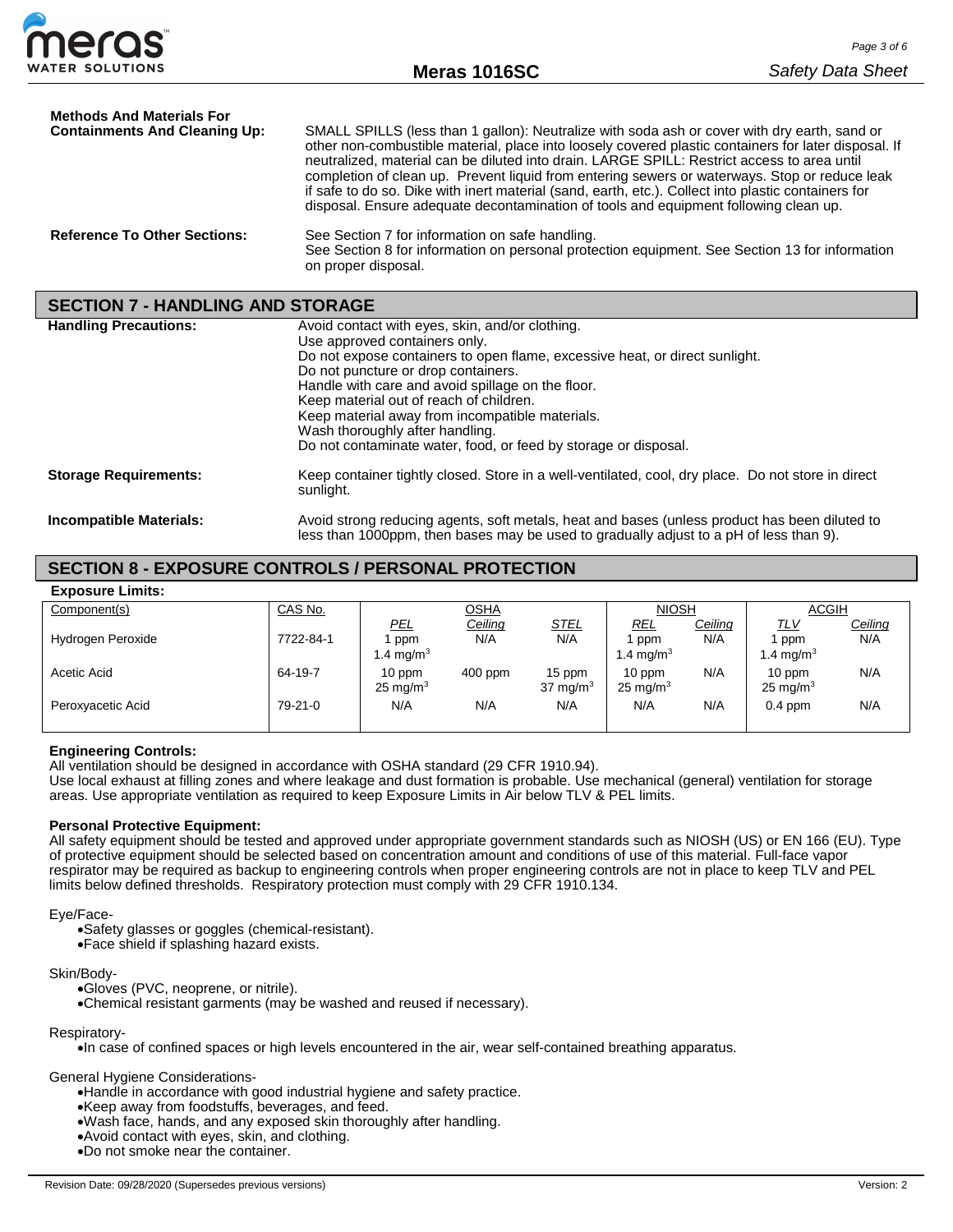

# **SECTION 9 - PHYSICAL AND CHEMICAL PROPERTIES**

| <b>Form: Liquid</b>                                          | Vapor Pressure (Mm Hg): 22 mm Hg                                   |
|--------------------------------------------------------------|--------------------------------------------------------------------|
| <b>Color: Colorless</b>                                      | Vapor Density: No information available.                           |
| <b>Odor:</b> Vinegar odor                                    | Relative Density: 9.34 lbs/gal                                     |
| pH: < 1                                                      | <b>Specific Gravity: 1.12</b>                                      |
| Melting/Freezing Point: 32.0 °F                              | <b>Solubility in Water: 100%</b>                                   |
| Initial Boiling Point and Boiling Range: 212.0 °F            | Partition Coefficient (N-Octanol/Water): No information available. |
| <b>Flash Point:</b> $>200^{\circ}$ F                         | Auto Ignition Temperature: >518°F                                  |
| <b>Evaporation Rate: No information available.</b>           | Decomposition Temperature: No information available.               |
| Flammability (Solid, Gas): Nom flammable.                    | <b>Viscosity:</b> 5-15 cSt at $68^\circ$ F                         |
| Upper/Lower Flammability or Explosive Limits: No information | Volatiles (% By Weight): >99                                       |
| available.                                                   | Volatile Organic Compounds (VOC's): No information available.      |

# **SECTION 10 - STABILITY AND REACTIVITY**

**Reactivity:** Not reactive under normal and ambient conditions.

**Chemical Stability:** Stable for up to 1 year under normal and ambient conditions.

**Possibility of Hazardous Reactions:** May react with incompatible materials.

**Conditions to Avoid:** Incompatibilities, flames, ignition sources, high temperatures.

**Incompatible Materials:** Reactive with bases, metals, reducing agents, and combustible materials.

**Hazardous Decomposition Products:** Oxygen, which supports combustion.

# **SECTION 11 - TOXICOLOGICAL INFORMATION**

| <b>Routes of Entry:</b>                                                                                                                          | Eyes, skin, ingestion, inhalation.                                                                                                                                                                                                                                                                                                                                          |
|--------------------------------------------------------------------------------------------------------------------------------------------------|-----------------------------------------------------------------------------------------------------------------------------------------------------------------------------------------------------------------------------------------------------------------------------------------------------------------------------------------------------------------------------|
| <b>Acute Toxicity:</b><br>Oral Toxicity (LD <sub>50</sub> )-<br>Dermal Toxicity (LD <sub>50</sub> )-<br>Inhalation Toxicity (LD <sub>50</sub> )- | 668 mg/kg<br>4,808 mg/kg (Rabbit)<br>>20 mg/L (20,000 ppm)                                                                                                                                                                                                                                                                                                                  |
| <b>Primary Eye Irritation:</b><br><b>Primary Skin Irritation:</b>                                                                                | Corrosive.<br>Corrosive.                                                                                                                                                                                                                                                                                                                                                    |
| Sensitization:                                                                                                                                   | No data available.                                                                                                                                                                                                                                                                                                                                                          |
| Carcinogenicity:<br>IARC-<br>ACGIH-<br>NTP-<br>OSHA-                                                                                             | Group 3<br>No component of this product present at levels >=0.1% is identified as a carcinogen or potential<br>carcinogen.<br>No component of this product present at levels >=0.1% is identified as a carcinogen or potential<br>carcinogen.<br>No component of this product present at levels $\epsilon$ = 0.1% is identified as a carcinogen or potential<br>carcinogen. |
| <b>Reproductive Toxicity:</b>                                                                                                                    | No data available.                                                                                                                                                                                                                                                                                                                                                          |
| <b>Specific Target Organ Toxicity-</b><br><b>Single Exposure:</b>                                                                                | No data available.                                                                                                                                                                                                                                                                                                                                                          |
| <b>Specific Target Organ Toxicity-</b><br><b>Repeated Exposure:</b>                                                                              | No data available.                                                                                                                                                                                                                                                                                                                                                          |
| <b>Aspiration Hazard:</b>                                                                                                                        | No data available.                                                                                                                                                                                                                                                                                                                                                          |
| SECTION 12 - ECOLOGICAL INEOPMATION                                                                                                              |                                                                                                                                                                                                                                                                                                                                                                             |

### **SECTION 12 - ECOLOGICAL INFORMATION**

**Ecotoxicity:** Toxicity to Fish-

No data available.

Toxicity to Daphnia and Other Aquatic Invertebrates-

No data available.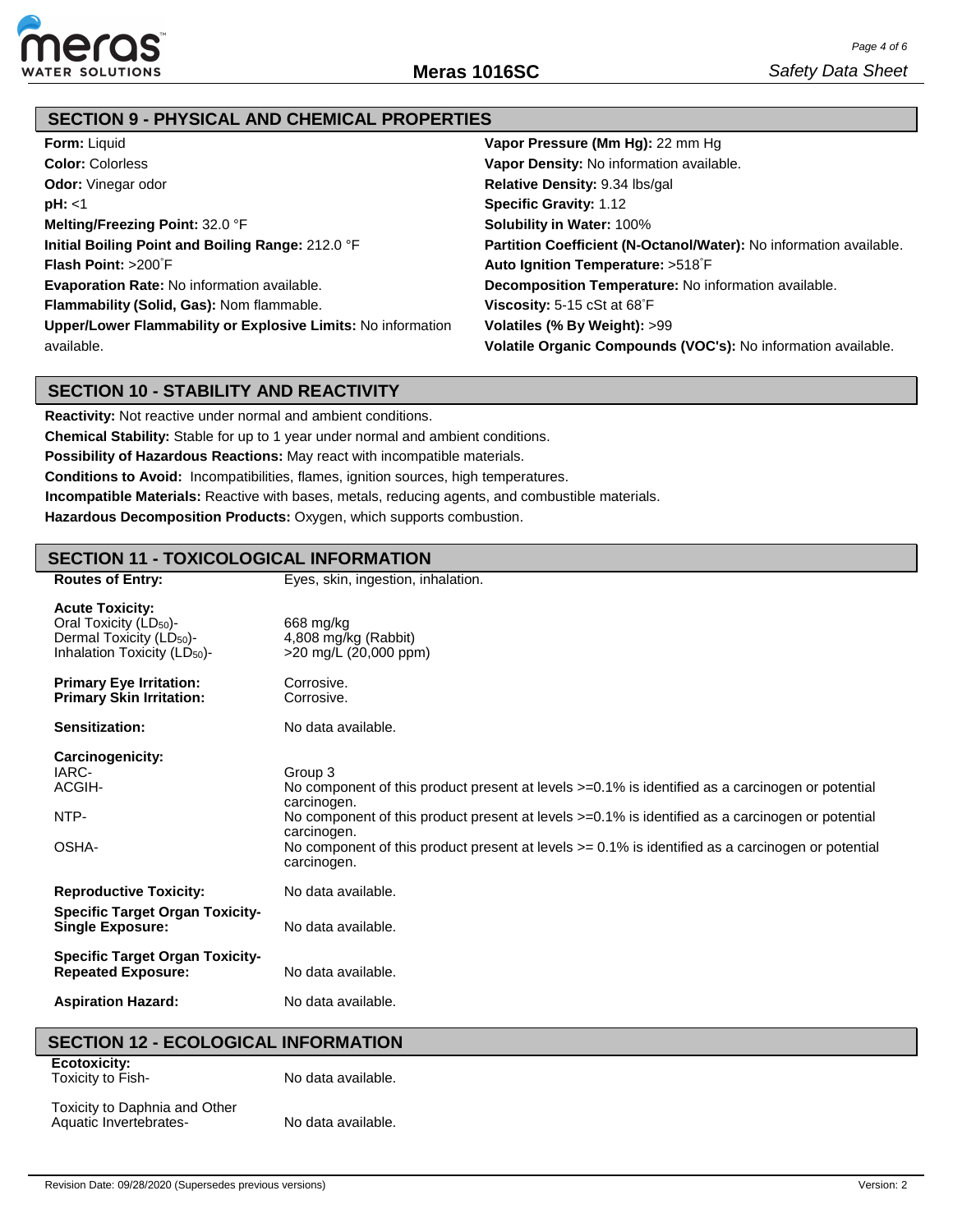

**Meras 1016SC**

| <b>Persistence and Degradability:</b>         | Not expected to persist. Expected to readily biodegrade.                                                                    |
|-----------------------------------------------|-----------------------------------------------------------------------------------------------------------------------------|
| <b>Bioaccumulation Potential:</b>             | Not expected to bio accumulate.                                                                                             |
| <b>Mobility in Soil:</b>                      | No data available.                                                                                                          |
| <b>Results of PBT and vPvB</b><br>Assessment: | Not conducted.                                                                                                              |
| <b>Other Adverse Effects:</b>                 | An environmental hazard cannot be excluded in the event of unprofessional handling or disposal.<br>Harmful to aquatic life. |

### **SECTION 13 - DISPOSAL CONSIDERATIONS**

**Recommendation:** Hazardous wastes shall be managed responsibly. Contact a licensed professional waste disposal service to dispose of this material. Do not allow product to reach the sewage system. Disposal must comply will local, state, and federal regulations. Do not discharge effluent containing this product into lakes, streams, ponds, estuaries, oceans, or other waters unless in accordance with the requirements of an NPDES permit.

**Cleansing agent:** Water should be used as a cleansing agent to rinse containers and/or soiled PPE.

# **SECTION 14 - TRANSPORTATION INFORMATION**

#### **US DOT**

UN Number: 3098 Class: 5.1 (8) Packing Group: II Proper Shipping Name: Oxidizing liquid, Corrosive, n.o.s. (Hydrogen peroxide and peroxyacetic acid mixtures, stabilized with acids, water and <=6 percent peroxyacetic acid) Marine Pollutant: No



# **IMDG**

UN Number: 3098 Class: 5.1 (8) Packing Group: II EMS-No.: Proper Shipping Name: Oxidizing liquid, Corrosive, n.o.s. (Hydrogen peroxide and peroxyacetic acid mixtures, stabilized with acids, water and <=6 percent peroxyacetic acid)

#### **IATA**

UN Number: 3098 Class: 5.1 (8) Packing Group: II Proper Shipping Name: Oxidizing liquid, Corrosive, n.o.s. (Hydrogen peroxide and peroxyacetic acid mixtures, stabilized with acids, water and <=6 percent peroxyacetic acid)



**OXIDIZER** 5.1

# **SECTION 15 - REGULATORY INFORMATION**

### **EPA Registration No.: Cal DPR Registration No.:**

| -                                |         | <b>EPCRA EHS</b> |           | <b>CAA 112r</b><br><b>CERCLA HS</b> |          | EPCRA 313 | <b>Prop 65 Listed</b> |
|----------------------------------|---------|------------------|-----------|-------------------------------------|----------|-----------|-----------------------|
| <b>Listed Hazardous Chemical</b> | CAS No. | <b>RQ</b> (lbs)  | TPQ (lbs) | RQ (lbs)                            | TQ (lbs) |           |                       |
| Acetic Acid                      | 64-19-7 | N/A              | N/A       | 5.000                               | N/A      | N/A       | N/A                   |
| Peracetic Acid                   | 79-21-0 | 500              | 500       | N/A                                 | 10.000   | Yes       | N/A                   |